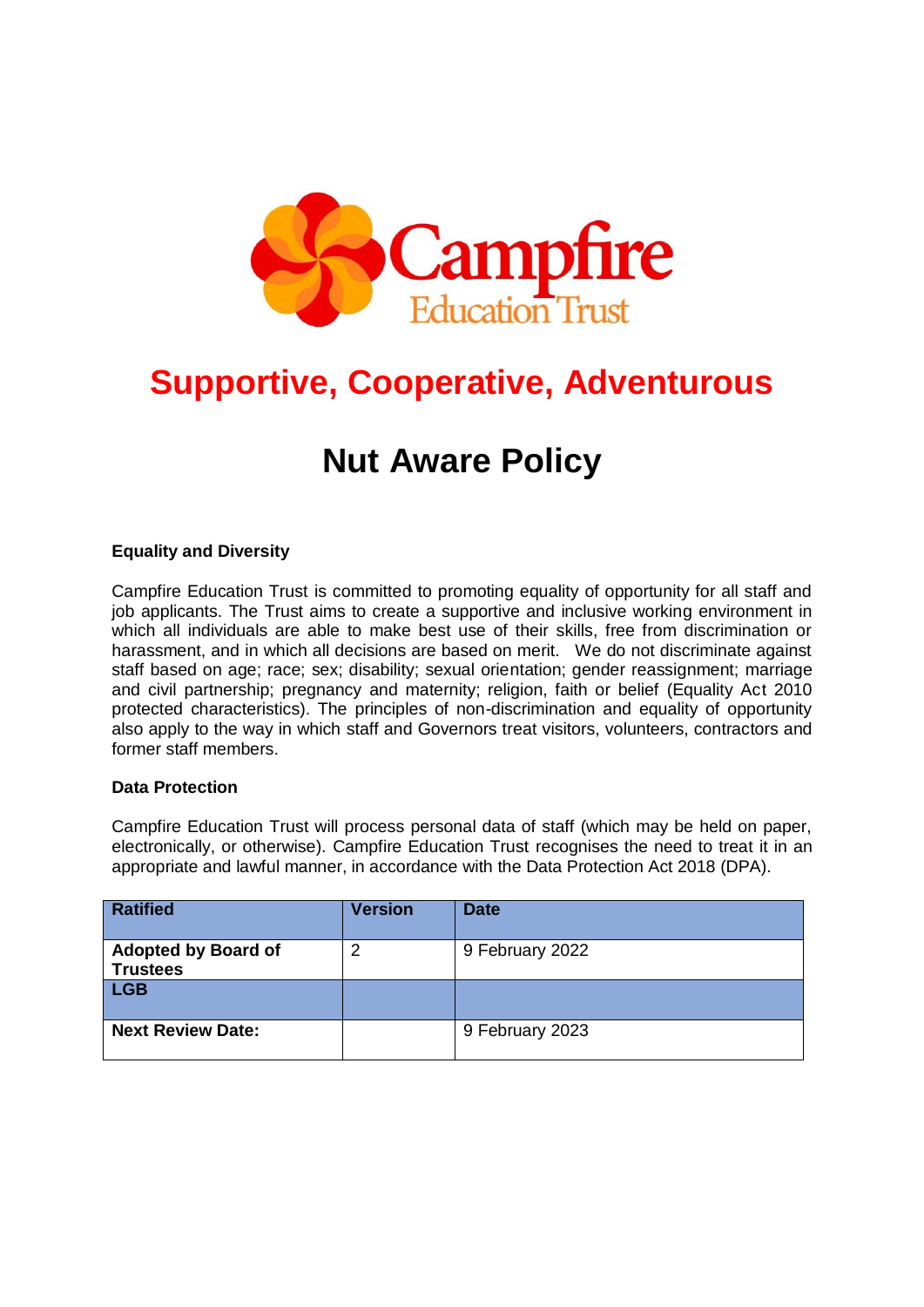# **Nut Aware Policy**

#### Purpose

- To provide a safe learning environment for all members of Campfire Education Trust.
- To raise the awareness of all members of the community regarding severe allergies.

#### Management

The Nut Aware policy will be managed by:

- Parents/carers being requested **NOT** to send food to school that contains nuts (especially peanuts). This includes peanut paste, nutella, all nuts and cooking oil containing peanut oil, as well as foods containing nuts. This is especially important in a primary school, where young children are less able to manage their allergy.
- Staff supervising eating at lunch time.
- Pupils being encouraged **NOT** to share food.
- Pupils being encouraged to wash hands after eating.
- Staff participating in training in understanding and dealing with Anaphylaxis (severe allergic reactions) as the need arises.
- The school canteen complying with the Nut Awareness Policy.
- Pupils bringing food that contains nuts or nut products being asked to eat that food away from any other pupils and to wash their hands before going to play.

#### Promotion

The policy will be promoted by:

- Parents/carers being informed via the school website.
- New families to the school community being informed via websites and new starter information.
- Staff being informed and provided with training opportunities.
- Pupils being informed via teachers and the websites

*The Trust acknowledges that due to food processing practices it is impractical to eliminate nuts or nut products entirely from an environment where there is food. Thus Nut 'Aware' Schools.*